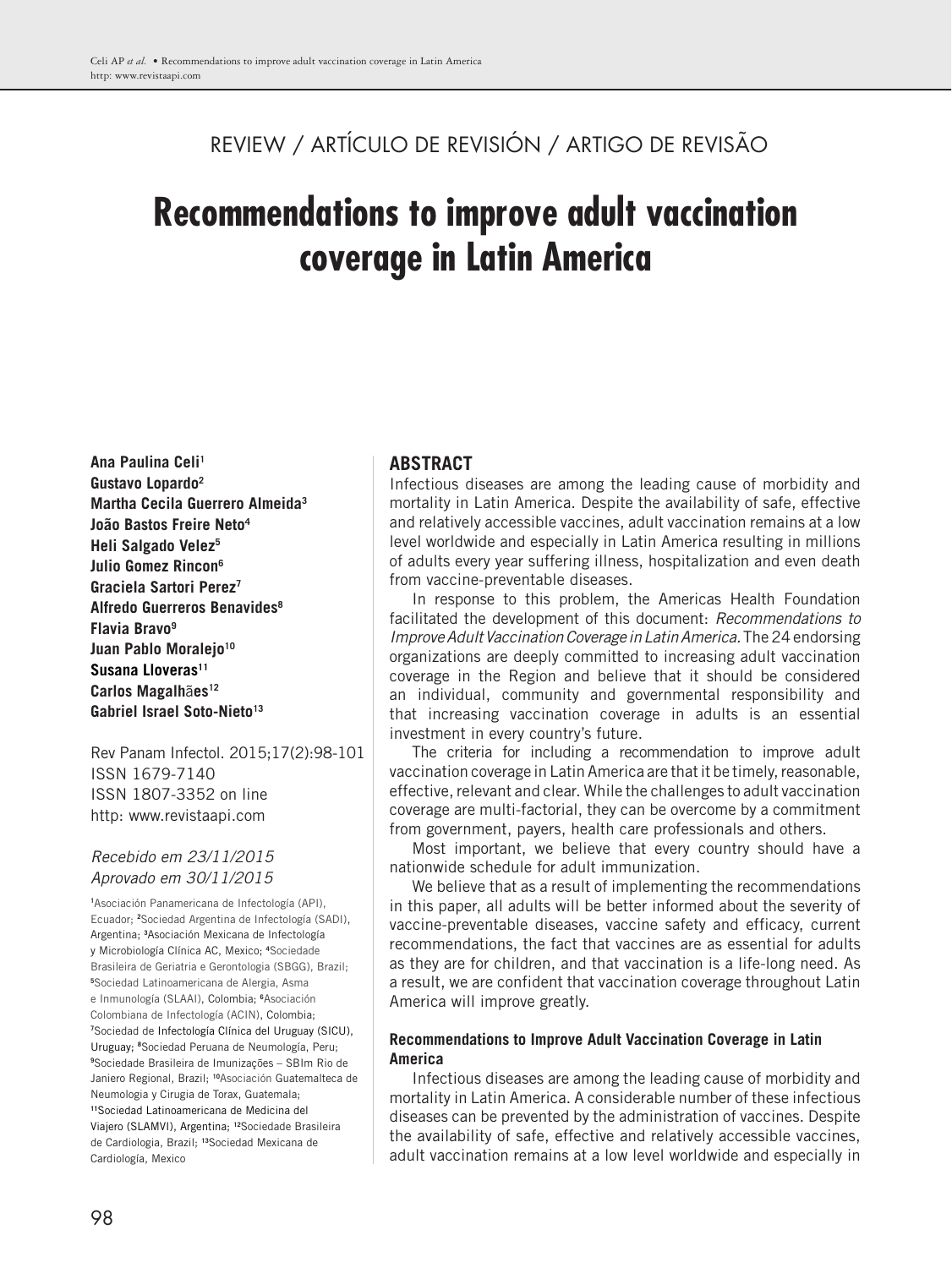Latin America. The result is that millions of adults every year suffer illness, hospitalization and even death from vaccine-preventable diseases.

In response to the problem of low adult vaccination coverage in Latin America, the Americas Health Foundation facilitated the development of this document: *Recommendations to Improve Adult Vaccination Coverage in Latin America.* The endorsing organizations are deeply committed to increasing adult vaccination coverage in the Region. We believe that immunization is a core component of the human right to health and should be considered an individual, community and governmental responsibility. As part of a comprehensive approach to disease prevention and control, increasing vaccination coverage in adults, in addition to infants and children, is an essential investment in every country's future.

The criteria for including a recommendation to improve vaccination coverage in Latin America are that it be timely, reasonable, effective, relevant and clear. Moreover, to ensure the applicability of these recommendations in the Region, the most commonly reported barriers to achieving higher rate of adult vaccination coverage were taken into account. In particular, our recommendations are mindful of the effects of (1) limited financial resources on the part of both governments and individuals; (2) the lack of awareness among governments, payers, health care professionals and their patients regarding the value of vaccination and vaccine safety; (3) the unclear roles and responsibilities of health care professionals, particularly primary care versus specialty care physicians; and (4) the lack of appreciation of the value of preventive medical services for all adults. While the challenges to adult vaccination coverage are multifactorial, they can be overcome by a commitment from government, payers, health care professionals and others.

Most important, we believe that every country should have a nationwide schedule for adult immunization. Examples of such guidelines are those developed by the Center for Disease Control and Prevention's Advisory Committee on Immunization Practices (ACIP) (1) or the Pan American Association of Infectology (API) (2) . All nationwide schedules should at least include information (e.g. indications, contraindications, dosing, groups at high-risk) on immunization for:

- • Measles, Mumps and Rubella (S.R.P)
- **Influenza**
- **Pneumococcus**
- Tetanus-Diphtheria-Pertussis

2 API

- Hepatitis A and B
- Yellow fever
- Herpes zoster
- • Human Papilloma Virus
- **Meningococcus**

Other vaccines should be considered based upon country needs.

While essential, the existence of an immunization schedule without accompanying recommendations for implementation is in itself insufficient to achieve the goal of universal vaccination of adults throughout Latin America. Accordingly, the following recommendations should be implemented:

#### **Government and Payers**

- 1. It is necessary to conduct studies to determine the burden of vaccine-preventable diseases.
- 2. It is essential to ascertain the extent to which the population has been vaccinated as a baseline for documenting the effectiveness of strategies for improving vaccination coverage.
- 3. Each country in the Region should establish an Adult Vaccination Advisory Committee, or strengthen existing Committees, whose responsibility it is to advise health authorities on a national immunization schedule, monitor vaccination coverage, review and develop up-todate educational materials on the value and safety of vaccination, and make recommendations for the management of outbreaks.
- 4. Countries should develop countrywide targets for the administration of each available vaccine.
- 5. The introduction of a new vaccine should be accompanied by strategies to ensure efficient program operation, appropriate epidemiological surveillance and relevant vaccine policies.
- 6. Government should develop strategies that move the country towards a system where vaccines can be administered in different settings so as to increase opportunities for vaccination.
- 7. Appropriate written information adapted to literacy levels should be available for use by health care professionals in order to convey to patients the importance and benefits of vaccination.
- 8. Government should initiate outreach efforts to provide information to the media and public on the value and safety of vaccination.
- 9. Government and payers should monitor the performance of vaccine delivery and safety monitoring systems.
- 10. Each country should establish a policy for seasonal influenza vaccination of their population, because such vaccination is required yearly.

<sup>1</sup> ACIP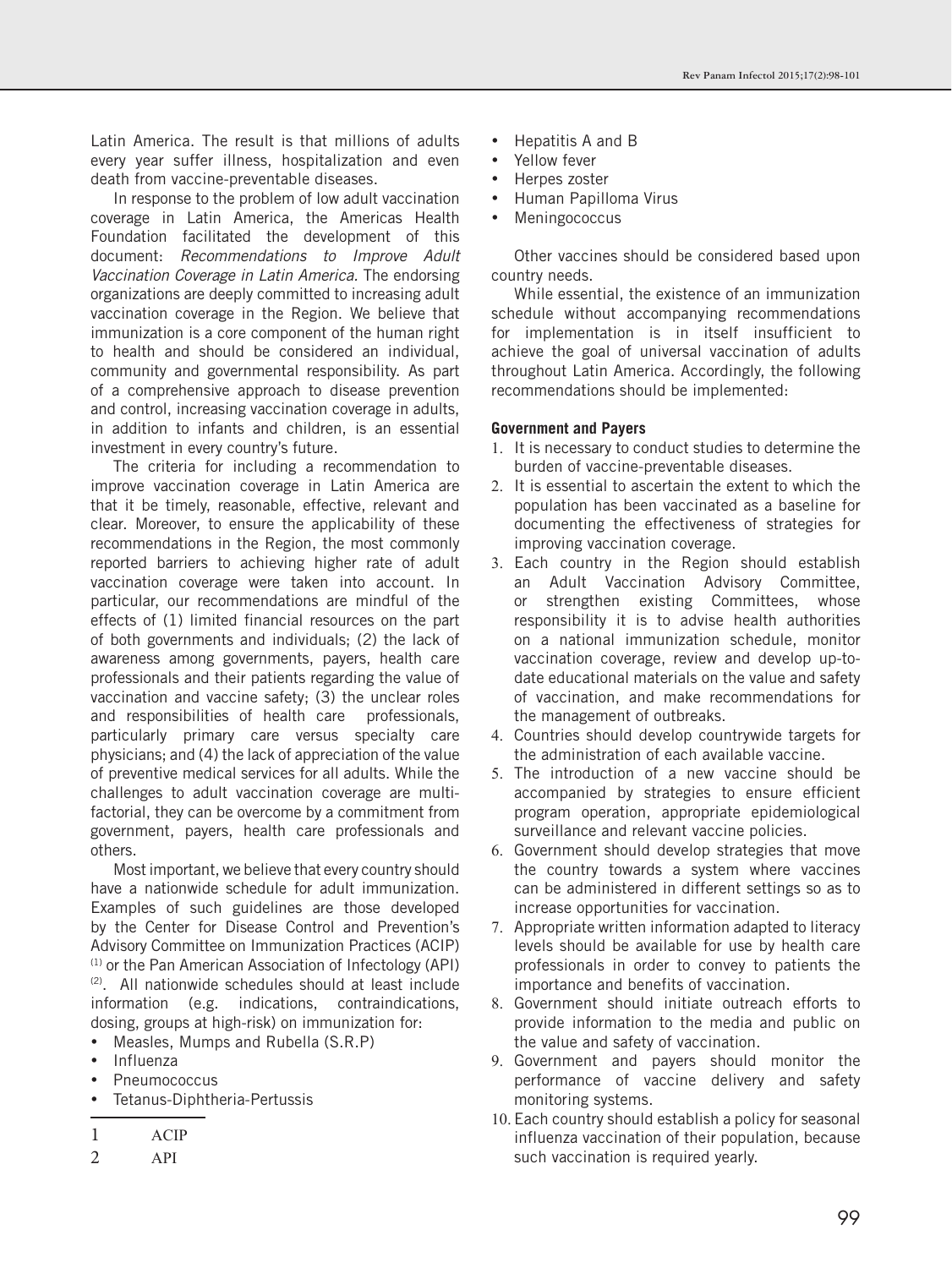- 11. Government and payers should pay increased attention to vaccinating populations who do not have easy access to health care professionals.
- 12. Government and payers should make efforts to provide free vaccination for high-risk groups such as pregnant women, the immunocompromised and elderly, and health care workers.
- 13. Government and payers should develop collaborative agreements with scientific and medical institutions and research centers to improve vaccination coverage.
- 14. Governments should support cost-effectiveness studies on their vaccination program.
- 15. Governments should move toward a national computerized registry of vaccination coverage.

#### **Scientific and Medical Societies, NGOs and Health Science Schools**

- 1. Scientific and medical societies should include the topic of adult immunization in their programs and activities.
- 2. Scientific and medical societies should disseminate vaccination guidelines to their constituents and educate them on the importance of vaccination.
- 3. In addition to government, other organizations should develop materials adapted to various literacy levels for use by health care professionals in educating their patients.
- 4. Health science schools should train future health care workers and graduates on the value of adult immunization and the proper administration of vaccines.
- 5. Scientific and medical societies and NGOs should develop strategies to enhance high-level political commitment to an effective nationwide adult vaccination program.
- 6. Scientific and medical societies should initiate outreach efforts to provide information to the media and public on the value and safety of vaccination. These organizations should educate citizens on the need to be proactive in receiving vaccinations.
- 7. Health care professionals should be educated about the severity of vaccine-preventable diseases, current recommendations, and the adult vaccination calendar.
- 8. Continuing medical education on the value and need of vaccination should be provided to all health care professionals. Sustained educational programs must be established to reflect changing vaccine introduction and availability.

# **Hospitals/Clinics**

- 1. In all hospitals and clinics there should be a team of health care professionals responsible for the vaccination program within their institution and who make decisions independent of commercial interests. This team should also ensure free vaccination coverage of the hospital/clinic staff.
- 2. Hospitals and clinics should establish procedures to assess the vaccination status of their patient populations, and have policies and procedures to administer vaccines to the appropriate patients.
- 3. Hospitals and clinics should provide continuing education to their staff on the value of immunization.

## **Health Care Professionals**

- 1. Experts in immunization have an essential role in facilitating the recommendations throughout this document.
- 2. All health care professionals should educate their patients, especially high-risk patients, on the value and safety of vaccination. Vaccination strategies should focus on the whole family.
- 3. Health care professionals should be certain a patient's immunization history is documented in their medical record. All persons should have a vaccination card that contains their immunization history.
- 4. Vaccine providers should capitalize on the opportunity to review the entire vaccination record of travelers who may require specific vaccination.
- 5. Simultaneous administration of vaccines should be administered when appropriate.
- 6. Vaccine providers should develop reminder/recall systems to improve vaccination coverage.
- 7. Vaccine providers should partner with other organizations in the community, other health professionals (i.e. pharmacists, nurses), advocacy groups, managed care organizations, manufacturers, and state/local health departments to develop strategies to improve vaccination coverage.
- 8. All health care professionals should receive the vaccines recommended for health care workers in their country.

#### **Media**

- 1. The media should raise general public awareness on the value, safety and effectiveness of adult vaccination, and on the severity and incidence of vaccine-preventable diseases.
- 2. Vaccination guidelines and related information should be disseminated on media websites and through social media.